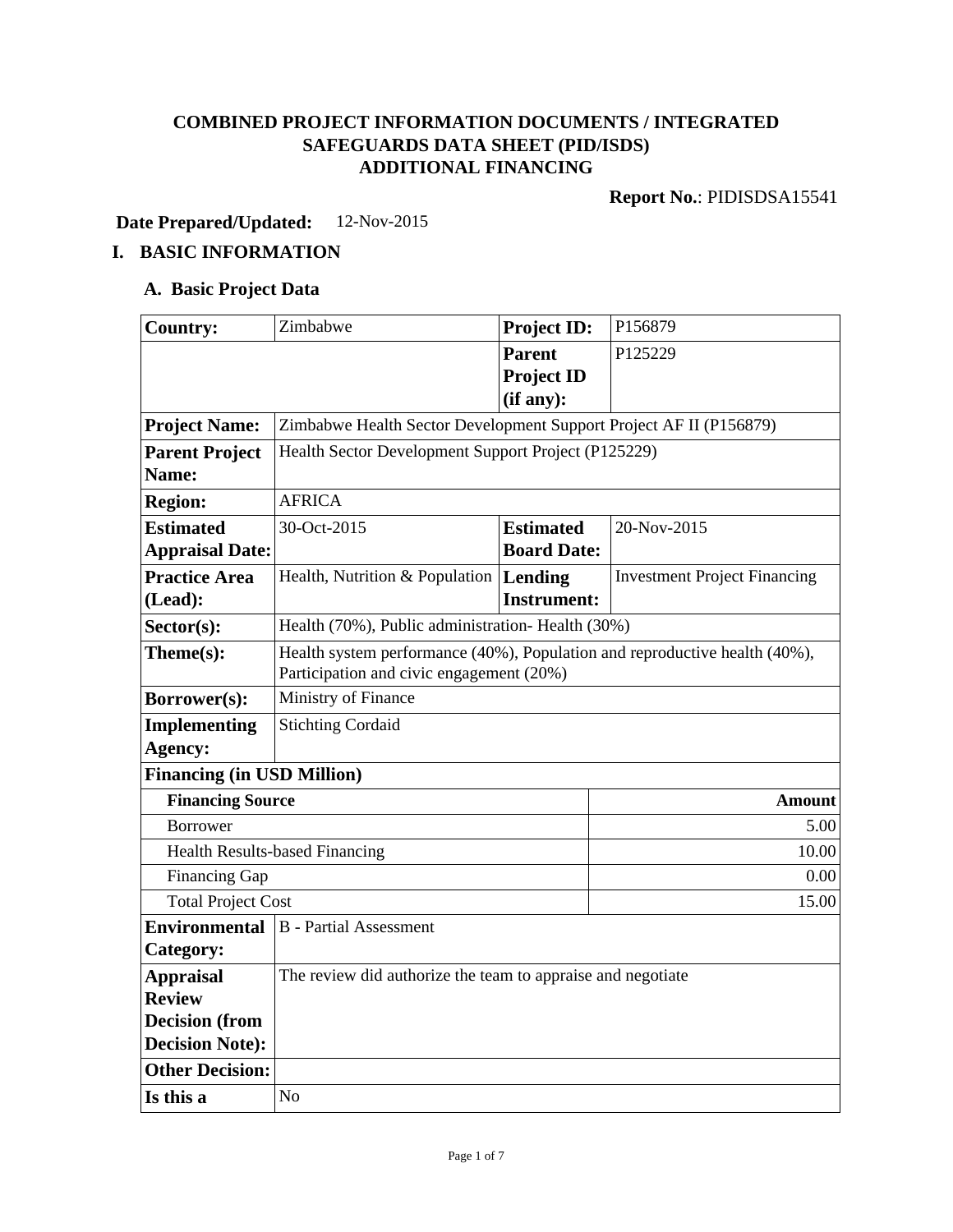| Repeater     |  |  |
|--------------|--|--|
| $ $ project? |  |  |

### **B. Introduction and Context**

#### **Country Context**

In 2000, Zimbabwe's well-organized public service delivery system fell into steady decline toward near-collapse in 2008. In eight years Gross Domestic Product (GDP) fell by more than 35 percent and per capita health expenditure plummeted. For a four-year period following 2009, macro-economic stabilization improved government funding for social service delivery and development partner financing increased. This period of rapid recovery resulted in an average annual GDP growth of 10 percent between 2010 and 2012. However, in 2013 GDP growth slowed and fell behind the sub-Saharan African average (World Bank 2015).

Zimbabwe's poverty trends lag behind those of other countries in the region. One assessment of ten select urban areas reveals a Total Consumption Line Poverty rate of 70 percent (ZimVac 2012), and the corresponding figure is presumably higher in rural areas—where the majority of Zimbabwe's 13 million people live.

### **Sectoral and institutional Context**

The combined effects of the HIV/AIDS epidemic, which peaked in 1998, and the socio-economic crises of 2000-2008 unraveled decades of impressive human development achievements. Prior to 2001, Zimbabwe had one of the best health systems in sub-Saharan Africa. Reliable, functional infrastructure down to the village level ensured that through the late 1990s approximately 85 percent of Zimbabweans lived within 10 km of a health facility.

Zimbabwe will not achieve many health-related 2015 MDG targets. At least 70 percent of annual deaths in Zimbabwe are attributable to communicable, maternal, perinatal and nutritional illness, and a rapidly growing burden of non-communicable diseases (NCDs) poses new threats. The maternal mortality ratio (MMR) declined from 960 deaths per 100,000 births (ZDHS 2010/11) to 614 deaths per 100,000 births in 2014. The current rate remains unacceptably high in part because the 80 percent rate of institutional deliveries implies that a fifth of pregnant women still deliver at home (MDG 5). Infant mortality increased from 51 deaths per 1,000 live births in 1990 to 55 in 2014 (MDG 5). Under-five mortality increased from 76 per 1,000 live births in 1990 to 84 in 2010-11 and decreased to 75 in 2014 . The unmet need for family planning among married women aged 15-49 was 10.4 percent (MDG 5).

Service coverage improved between 2009 and 2014, but lower quality of care and inequities in service utilization continue to disproportionately affect poor populations. With the 2009 economic recovery, social sector ministries managed to restore and maintain basic service delivery. However, the decline in government funding has transferred the financial burden onto patients in the form of user fees that obstruct poor people's access to health services. Although government policy is to provide free basic services—in particular maternal and child health services—many health institutions continue to collect user fees to partially cover their operational costs. While all population segments in Zimbabwe forgo healthcare due to financial constraints, poorer people typically rely on lower-quality low-level facilities while richer people are more likely to use provincial or central hospitals and private services.

Household out-of-pocket spending represented the largest share of all financing sources in 2010.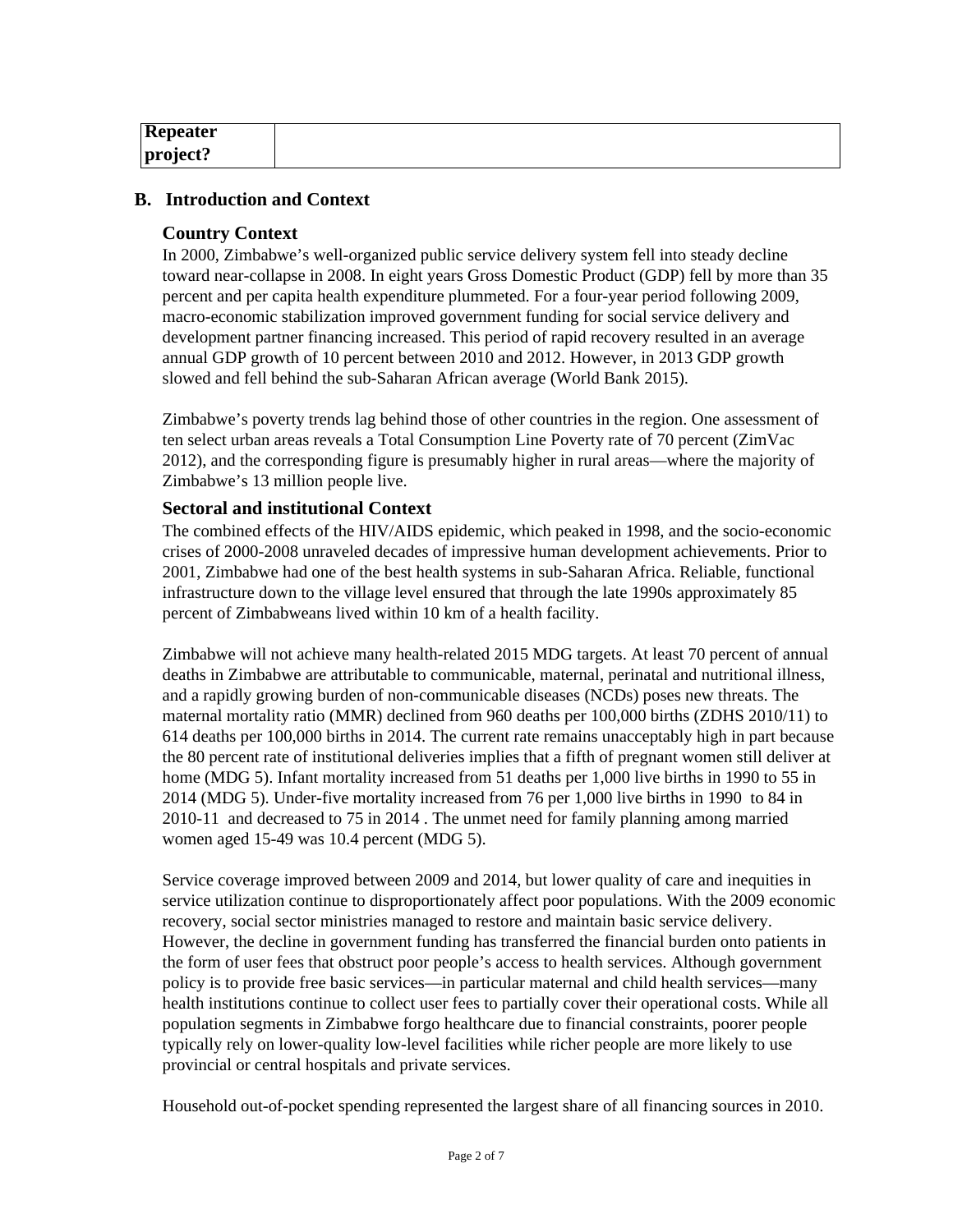Household out-of-pocket spending increased from 36 percent in 2001 to 39 percent of total health expenditures in (2010 National Health Accounts). Less than 10 percent of the population has health insurance, of which employer-based health insurance accounts for 50 percent. Thus, most of the population, especially those not formally employed, remains vulnerable to financial shock from healthcare expenditures.

# **C. Proposed Development Objective(s)**

### **Original Project Development Objective(s) - Parent**

The Project Development Objective (PDO) is to increase coverage of key maternal and child health interventions in targeted ruraldistricts consistent with the Recipient's ongoing health initiatives.

### **Current Project Development Objective(s) - Parent**

The Project Development Objective (PDO) is to increase coverage of key maternal and child health interventions in targeted rural and urban districts consistent with the Recipient's ongoing health initiatives.

### **Key Results**

Select Key Results

(i) Percentage of births attended by skilled health personnel in a health institution in participating rural districts

(ii) Percentage of women aged 15-49 years in participating rural districts receiving during their first or repeat visits one of the modern family planning methods

(iii) Percentage of partographs correctly filled

(iv) Percentage of health facilities implementing Quality Improvement/Assurance model in participating rural districts

### **D. Project Description**

The Health Sector Development Support (HSDS) Project, also known as the Results Based Financing (RBF) Project, contributes to the implementation of government health policies by: (i) increasing poor households' demand for and utilization of priority maternal and child health (MCH) services by removing user-fees for select high impact MCH services; and (ii) operationalizing the Government of Zimbabwe's Results-Based Management Strategy. The project will now have an additional emphasis on strengthening the performance of health facilities including through continuous quality improvement (CQI).

The project supports the contracting of health facilities for the delivery of a specified package of essential MCH services. Facilities are paid on a fee-for-service basis based on quantity and quality of service delivery achieved in a given period. At the district level, hospitals receive performance based contracts to improve the quality of emergency obstetric newborn and pediatric care. District Health Executives (DHEs) are contracted to assess and support quality of care improvements during supervision of health centers. Remote facilities receive higher payments than non-remote ones for the delivery of the package of services. For all facilities in the scheme, an internal and external verification process audits the reported data on quality of services. Quarterly audits verify the quality of services provided based on a standard protocol that reflects prioritized quality of care measures.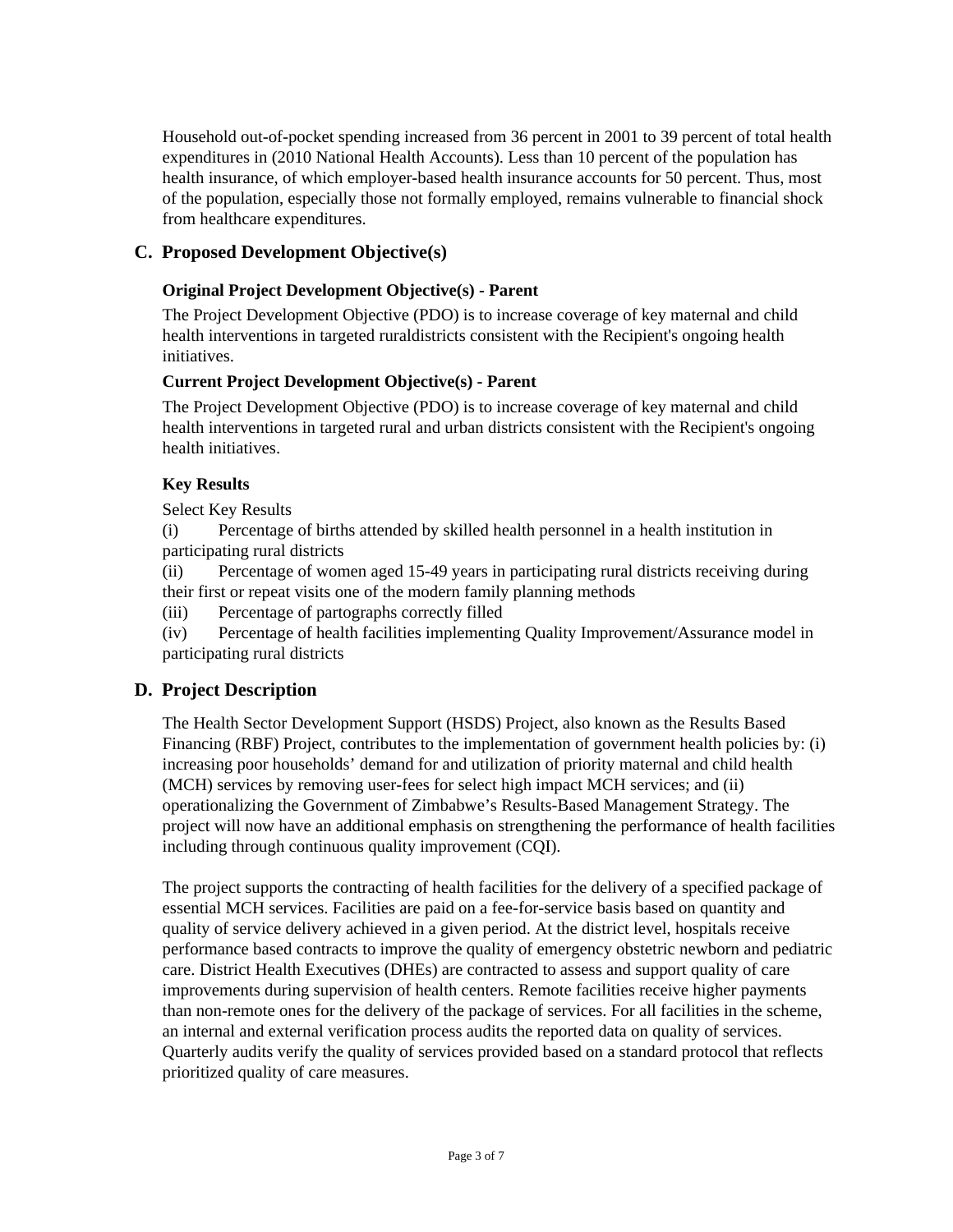The project is being implemented in 18 of 63 rural districts and two low-income urban pilot districts in the two largest cities. The project presently covers 4.1 million of Zimbabwe's 13.1 million population. Project results so far are encouraging: an impact evaluation has demonstrated significant effects of the RBF mechanism on improving priority health outcomes. While the entire country witnessed increases in coverage of services based on the MICS 2014 report, the rate of increase in RBF districts was faster. For example, RBF plus elimination of user fees increased the share of deliveries attended by a skilled provider by 15 percentage points and deliveries taking place in a facility by 13 percentage points in RBF districts compared to control districts.

#### **Component Name**

Component 1: Delivery of Packages of Key Maternal, Child and Other Related Health Services

#### **Comments (optional)**

a) Supply-side RBF in 18 rural districts: supporting the delivery of packages of basic health services under results based service delivery contracts; supervision of such services to improve clinical quality of care; and introduction of CQI; and

b) Demand and supply-side RBF targeted at low-income urban districts to: protect the urban poor from the financial burden of MCH services; improve qualit

#### **Component Name**

Component 2: Management and Capacity Building in Results Based Financing

#### **Comments (optional)**

This component currently supports interventions to strengthen the capacity of health service providers and health supervisors to provide and oversee health services through the provision of: (i) basic medical equipment and other related goods; and (ii) training and technical assistance to the Ministry of Health and Child Care (MOHCC), the Ministry of Finance and Economic Development (MOFED), and t

#### **Component Name**

Component 3: Project Monitoring and Evaluation

### **Comments (optional)**

This component supports project supervision, monitoring, documentation, reporting, evaluation and external verification. It finances development of mechanisms for the MOHCC in rural districts and City Health Services Departments to monitor the project's effect on equity. The Additional Financing will strengthen data management deficiencies observed within the MOHCC and the Project Implementing En

# **E. Project location and salient physical characteristics relevant to the safeguard analysis (if known)**

The project implementation will take place in 8 provinces in Zimbabwe with a focus on rural health facilities as well as the two main cities, Harare and Bulawayo.

### **F. Environmental and Social Safeguards Specialists**

Ruma Tavorath (GENDR)

### **II. Implementation**

#### **Institutional and Implementation Arrangements**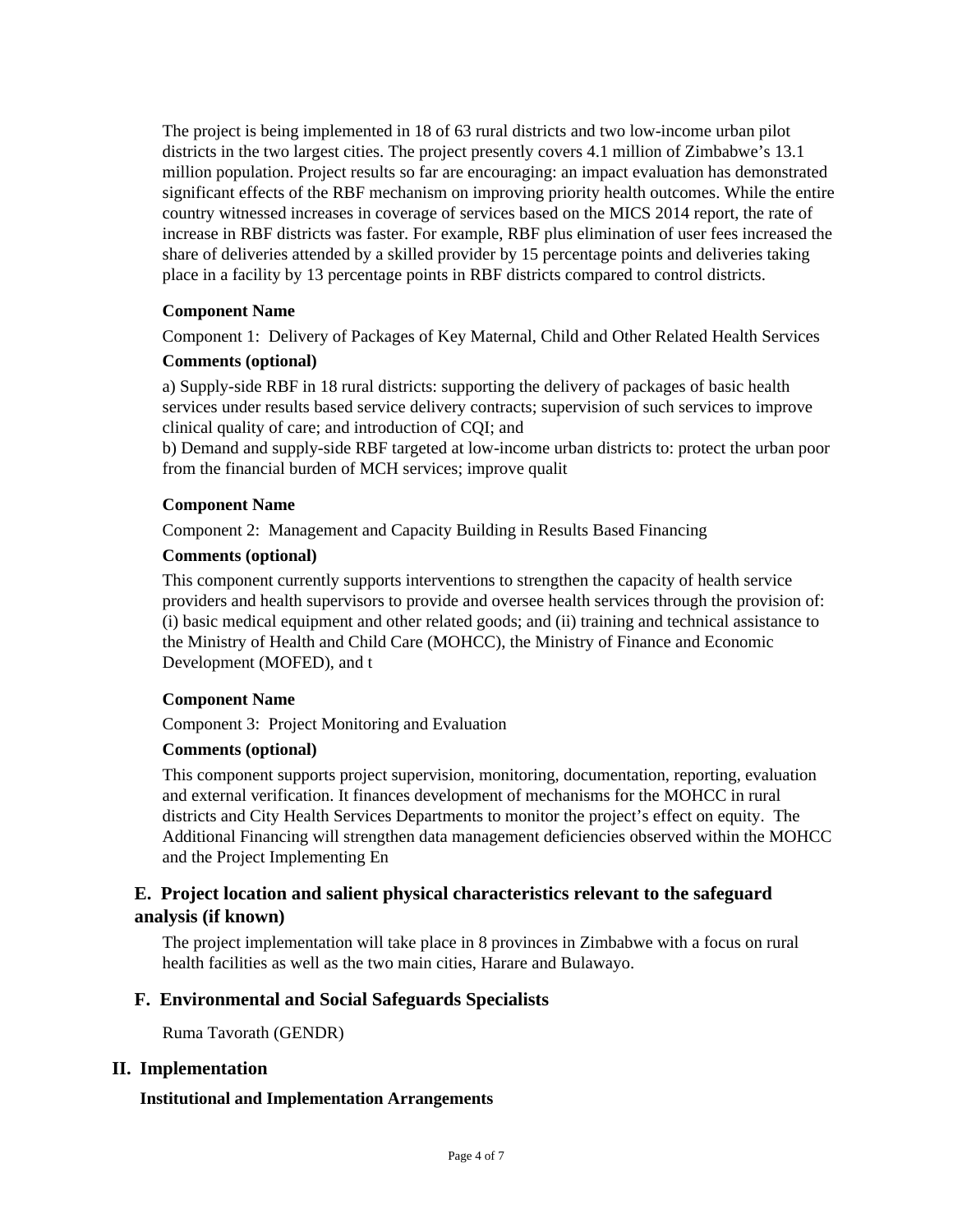The MOFED and MOHCC will continue to both lead the project's technical direction and provide management oversight. Original project governance, implementation arrangements and stakeholders will remain in place with Cordaid serving as the PIE. A priority of the Additional Financing is to support the GOZ to finalize a medium-term strategic vision of RBF as part of the broader national health financing strategy. The PIE will therefore maintain its additional mandate to build government capacity in RBF. The PIE will also continue to serve as the fund-holder for urban health services and will manage contracts.

| <b>Safeguard Policies</b>                         | Triggered?     | <b>Explanation (Optional)</b> |
|---------------------------------------------------|----------------|-------------------------------|
| <b>Environmental Assessment</b><br>OP/BP 4.01     | Yes            |                               |
| Natural Habitats OP/BP 4.04                       | No             |                               |
| Forests OP/BP 4.36                                | No             |                               |
| Pest Management OP 4.09                           | No             |                               |
| <b>Physical Cultural Resources</b><br>OP/BP 4.11  | N <sub>o</sub> |                               |
| Indigenous Peoples OP/BP<br>4.10                  | No             |                               |
| Involuntary Resettlement OP/<br>BP 4.12           | N <sub>o</sub> |                               |
| Safety of Dams OP/BP 4.37                         | No             |                               |
| Projects on International<br>Waterways OP/BP 7.50 | No             |                               |
| Projects in Disputed Areas OP/   No<br>BP 7.60    |                |                               |

# **III.Safeguard Policies that might apply**

### **IV. Key Safeguard Policy Issues and Their Management**

### *A. Summary of Key Safeguard Issues*

**1. Describe any safeguard issues and impacts associated with the proposed project. Identify and describe any potential large scale, significant and/or irreversible impacts:**

None. This is category B project and implementation of health care waste management has been largely satisfactory.

**2. Describe any potential indirect and/or long term impacts due to anticipated future activities in the project area:**

None.

### **3. Describe any project alternatives (if relevant) considered to help avoid or minimize adverse impacts.**

None. The project actually strengthens adherence to best practices in the management of health care waste from health facilities.

**4. Describe measures taken by the borrower to address safeguard policy issues. Provide an assessment of borrower capacity to plan and implement the measures described.**

Borrower has an existing health care waste management plan.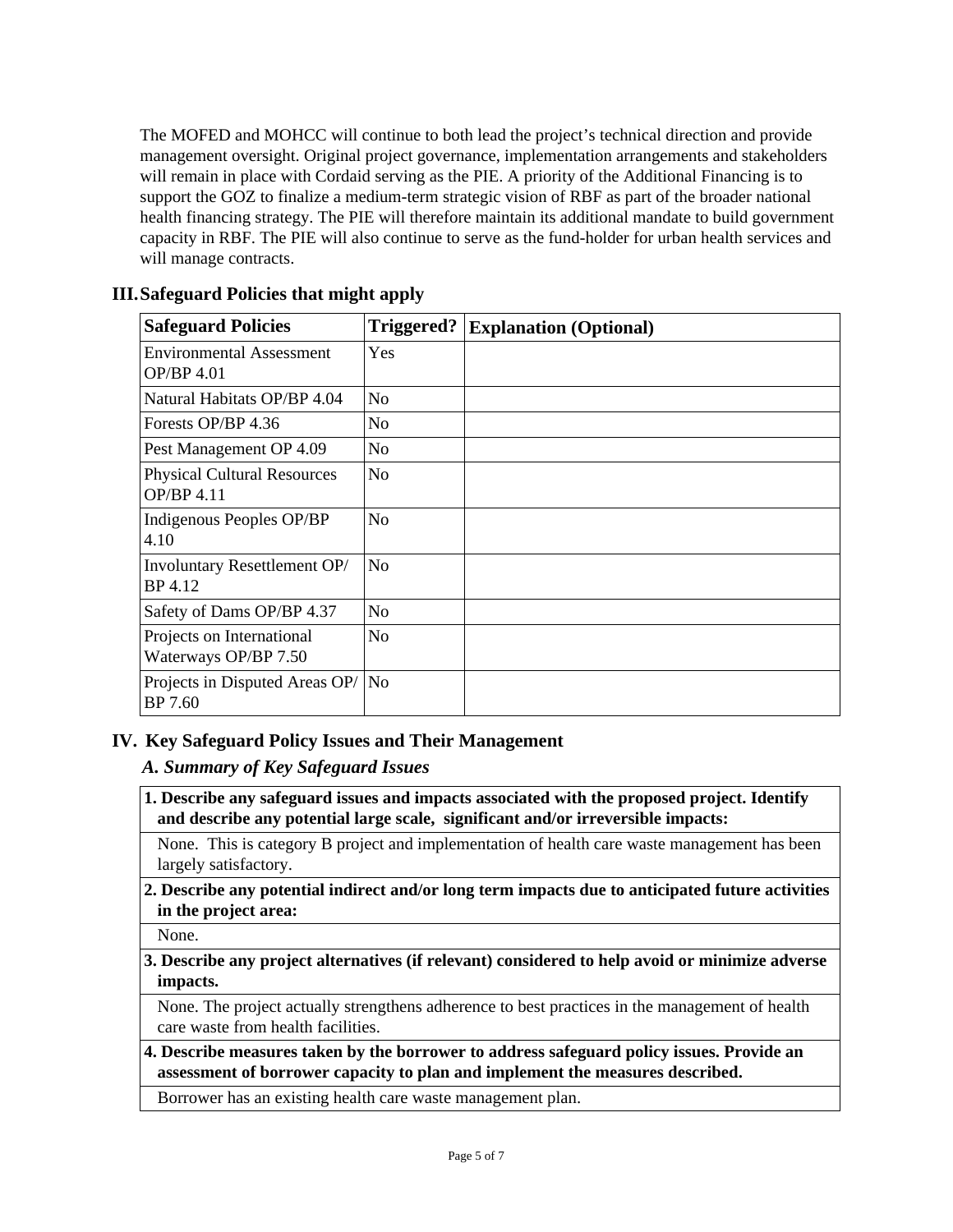# **5. Identify the key stakeholders and describe the mechanisms for consultation and disclosure on safeguard policies, with an emphasis on potentially affected people.**

Key stakeholders include: (i) health workers and (ii) communities served by health facilities contracted under the project. Health care waste plan was discolosed when the original project was approved in 2011.

# *B. Disclosure Requirements*

| <b>Environmental Assessment/Audit/Management Plan/Other</b>                                                                                                                                                          |             |  |
|----------------------------------------------------------------------------------------------------------------------------------------------------------------------------------------------------------------------|-------------|--|
| Date of receipt by the Bank                                                                                                                                                                                          | 18-Apr-2011 |  |
|                                                                                                                                                                                                                      |             |  |
| Date of submission to InfoShop                                                                                                                                                                                       | 26-May-2011 |  |
| For category A projects, date of distributing the Executive<br>Summary of the EA to the Executive Directors                                                                                                          | ////        |  |
| "In country" Disclosure                                                                                                                                                                                              |             |  |
|                                                                                                                                                                                                                      |             |  |
| Comments:                                                                                                                                                                                                            |             |  |
| If the project triggers the Pest Management and/or Physical Cultural Resources policies, the<br>respective issues are to be addressed and disclosed as part of the Environmental Assessment/<br><b>Audit/or EMP.</b> |             |  |

**If in-country disclosure of any of the above documents is not expected, please explain why:**

# *C. Compliance Monitoring Indicators at the Corporate Level*

| <b>OP/BP/GP 4.01 - Environment Assessment</b>                                                                                                                                      |                              |                      |                 |  |
|------------------------------------------------------------------------------------------------------------------------------------------------------------------------------------|------------------------------|----------------------|-----------------|--|
| Does the project require a stand-alone EA (including EMP)<br>report?                                                                                                               | $Yes \, [ \times ]$ No $[ ]$ |                      | NA [            |  |
| If yes, then did the Regional Environment Unit or Practice<br>Manager (PM) review and approve the EA report?                                                                       | Yes $\lceil \times \rceil$   | $\overline{N}$ o [ ] | NA <sub>1</sub> |  |
| Are the cost and the accountabilities for the EMP incorporated<br>in the credit/loan?                                                                                              | Yes $\lceil \times \rceil$   | $\overline{N}$ o     | NA <sub>1</sub> |  |
| The World Bank Policy on Disclosure of Information                                                                                                                                 |                              |                      |                 |  |
| Have relevant safeguard policies documents been sent to the<br>World Bank's Infoshop?                                                                                              | Yes $\lceil \times \rceil$   | $\text{No}$ [ ]      | NA [            |  |
| Have relevant documents been disclosed in-country in a public<br>place in a form and language that are understandable and<br>accessible to project-affected groups and local NGOs? | Yes $\lceil \times \rceil$   | $\overline{N}$ o [ ] | NA [            |  |
| <b>All Safeguard Policies</b>                                                                                                                                                      |                              |                      |                 |  |
| Have satisfactory calendar, budget and clear institutional<br>responsibilities been prepared for the implementation of<br>measures related to safeguard policies?                  | Yes $\lceil \times \rceil$   | $\overline{N}$ o [ ] | $NA \lceil$     |  |
| Have costs related to safeguard policy measures been included<br>in the project cost?                                                                                              | Yes $\lceil \times \rceil$   | No <sub>1</sub>      | NA [            |  |
| Does the Monitoring and Evaluation system of the project                                                                                                                           | Yes $\lceil \times \rceil$   | No $\lceil$          | NA [            |  |